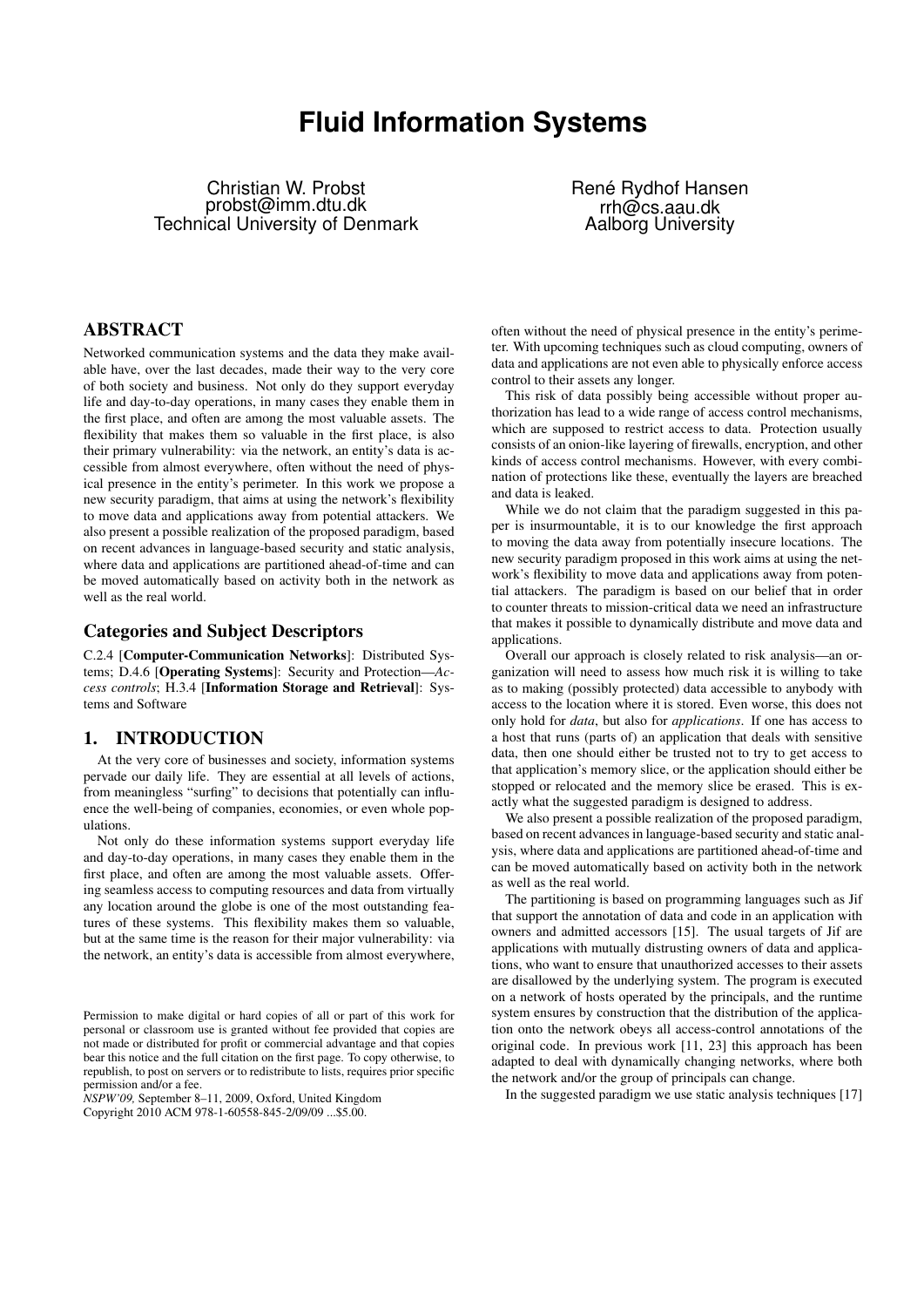to guide the computation of partitions. We use the information on principals in the system along with their access rights to code and data to compute possible partitionings ahead-of-time. An analysis similar to the one presented in [21] allows us to pre-compute which principals can reach which location, and which data should or should not be accessible. Note that in the grid, users and hosts may change dynamically (and frequently) and so the static partitioning must be based, e.g., on roles or the organization to which an actor belongs.

Combining these two approaches allows the system to automatically move data and code away from both physical and virtual locations based on physical and virtual actors. Since the hosts in the network as well as the actors are known ahead-of-time, possible scenarios can be pre-computed as well, and thus more effectively disallowing access to data if the actor performing the access does not have the necessary rights.

Compare this to the tactics of guerrilla armies. Guerrilla warfare usually is characterized by a considerably sized army, that when under attack splits up in small, independent units. These units continue to follow the original goal, partly independent, partly collaborating with other units. What makes these tactics so successful is the high flexibility, and the ease of splitting and re-uniting units.

The overall goal of both guerrilla tactics and the suggested paradigm can be compared to the experiment of nailing a pudding to a wall [7]—whenever one tries to nail the pudding (access the code or data), it slips away (is relocated) to another host. Another analogy are magnetic poles pushing equal poles away. This approach has supposedly been used quite successfully by Scrooge McDuck to move his vault away from the Beagle Boys.

The rest of this paper is organized as follows. In the rest of this section we lay out two scenarios where our paradigm would be able to provide better protection of data. In the next section we present the paradigm and its constituents, followed in Section 3 by a more detailed description of the paradigm's constituents, and a discussion of how to strengthen (or weaken) the approach, as well as of approaches for enforcing its success. Section 4 and Section 5 discuss drawbacks and benefits in a system based on the suggested paradigm and implementation issues, respectively. Section 6 briefly discusses related work, followed by a conclusion and an outlook on future work in Section 7.

## 1.1 Example Scenarios

Before introducing the paradigm of fluid information systems, we briefly discuss some example cases and how they could benefit from the paradigm. The setting of our example scenarios are a bank, representing a traditional, administrative domain, and a gridcomputing service with remotely managed resources.

#### *A banking system.*

Consider a bank department that deals with loans and credit reports. To protect the bank against malicious actions by an inside actor, each document and contract must be signed by (at least) two people. In this "traditional" setting, the document in question can either first be signed by one actor, and then by the other, or it can be signed by the same actor, using two different signatures.

Assuming a network-based document-storage system, sensitive data will (again in the traditional setting) be available on the host(s) where it is stored, independent of whether an actor accessing the system needs to have or has access to the data or not. This means that with every actor having access to the location but not to the data, the risk of the data being accessed illicitly may increase. Therefore, sensitive data should be re-located whenever a user with insufficient rights enters or gets access to the location. This scenario is

gaining special importance with the spreading of technologies such as cloud computing, where the data owner has little, if any control over where data is stored.

The cases discussed so far rely on internal events that are potentially easy to detect by hooking up a door with a badge reader to a logging service or checking computer logs, thus detecting, e.g., robots entering the system or users entering a room or logging into a system. Beyond these cases, there will also be events that may not always be detectable. For example, consider a spyware or virus scanner, that triggers an event in the case of detecting an intrusion. While quarantining the piece of software in question is a viable option on user machines, this may be unacceptable on servers, where it would be preferable to simply move any potentially threatened data.

#### *A grid-computing service.*

In the previous scenario, the bank has complete overall control of the IT-system. Moving to a cloud or grid based system this is no longer the case. Indeed, the system underlying the cloud (or grid) may be owned by one or more entities completely different from the users of the copmuting services provided by the cloud. This makes it very challenging to provide security for computations taking place in the cloud and even more challenging to guarantee relevant security properties.

As an example, consider a biotech company that outsources computationally complex tasks to a grid, *e.g.*, analysis of genomes. Typically the data produced by such analysis is highly sensitive and must be kept confidential<sup>1</sup>. Obviously the biotech company wants some assurance that its data and computations are adequately protected. However, since data and computations can be moved between nodes in the grid dynamically, *e.g.*, for better load balancing or to compensate for failing nodes, it is impossible to predict where specific data items or computations end up and in particular what other data and computations a given node is shared with. The dynamic nature of this scenario makes it difficult to use and apply traditional security measures and policies in a meaningfiul way.

## 2. FLUID INFORMATION SYSTEMS

Before presenting more details, we state the paradigm proposed by this work. We believe that in order to counter threats to missioncritical data and applications in networked systems, we need an infrastructure that makes it possible to dynamically distribute and move data and applications on hosts in the network:

Instead of simply protecting data and applications by static and stationary defense mechanisms, e.g., firewalls and access control, with an (often implicit) underlying assumption of a fixed and relatively stable infrastructure, resulting in a security paradigm not unlike a digital Maginot Line, we need a paradigm-shift towards systems that protect data and applications through decentralization, decomposition, and high mobility of data and resources.

It should be noted that this is not supposed to replace our current protection mechanisms, but to enhance them with a mechanism to move the data and applications away once they are threatened.

The idea is that, based on access-control mechanisms, both data and applications should only be available on those network nodes where *only* users are present who may access them, and even more

<sup>&</sup>lt;sup>1</sup>This sensitivity of data, which, in principle, is incommensurate with the idea of cloud computing, is exactly one of the threats to the idea of cloud computing, but that is a completely different story.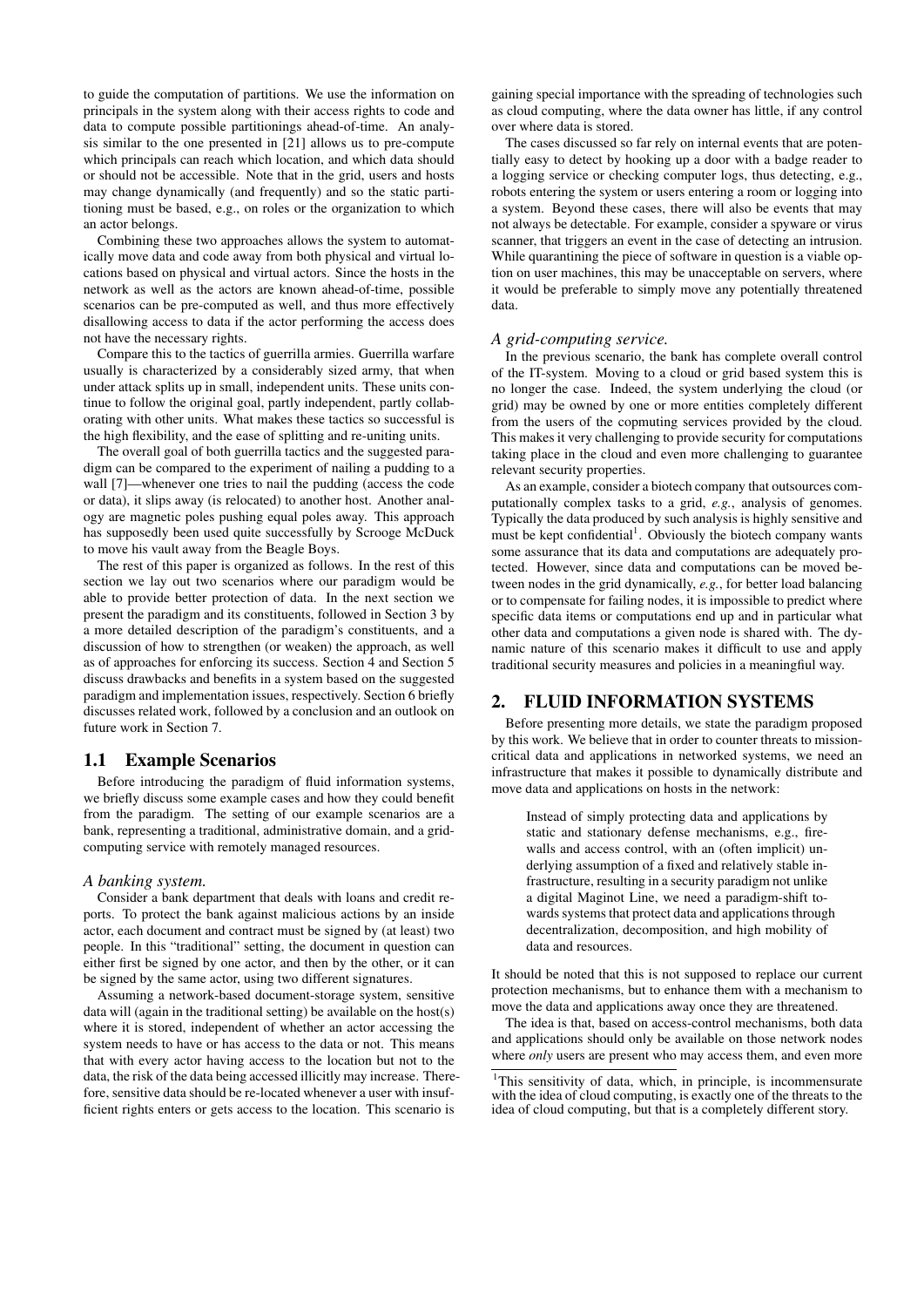

Figure 1: Elements in an instance of the suggested paradigm. The circles represent nodes in the physical or virtual domain, where data and applications are stored and executed. Whenever events occur they are forwarded to the middle ware component, which then decides, based on the configuration components shown on the bottom of the figure, whether or not data and application parts should be re-located.

importantly *no* users are present, who may *not* access them. To this end, data and applications should be moved away from nodes that do not fulfill these properties, thus also moving (or being moved) away from possible attackers. This can be compared to trying to nail a pudding to the wall [7]—whenever the attacker tries to nail the data or application, it already has vanished.

It is important to note that the idea is to distribute the application and data, and keep them distributed. This means that during actual operation there is no need to re-unite all bits and pieces, but instead the application is executed in a distributed manner, ensuring correct access to other parts of the application and data.

One shortcoming of the paradigm as just described is that it is too "black and white". Assume the bank scenario as described above. If Alice needs to access a document, Bob can hinder her from doing so simply by logging into the system, or entering the room. If the system did not have any shades of gray, Alice would never be able to access the document as long as Bob is in the room or logged in. This goes back to the brief mention of risk analysis in the Introduction. In principle each piece of information should be associated with a value to the organization, and each actor with a risk value. Information's value expresses the information's importance to the organization, and in the end determines how big a risk the organization is willing to take with respect to this information. Together with the risk value(s) of the actor(s) being present at the location where the data is stored, the suggested paradigm allows the system to determine whether or not the data should be re-located.

## 2.1 Elements of the Paradigm

In order to implement a system living up to the goals of the suggested paradigm, it needs to support certain operations and features.

Before presenting a concrete instantiation in the next section, we briefly discuss the paradigm's building blocks. The overall structure is shown in Figure 1.

- System Configuration. The elements shown at the bottom of Figure 1 constitute the core information on the system. They determine the structure of the underlying infrastructure (both physical and virtual), the users in the system and the access control specification, as well as the risk associated with individual users and the value of information items.
- Actors and Events. These elements are tightly coupled actors have certain access rights on data (and applications), and they cause events, that can have many different sources. For example, actors might log into systems, enter locations, access data, etc. In principle, the kind of events, which can trigger a system response, is only limited by the support of the environment. As discussed above, they might also include triggers from spyware software or virus checkers, include proximity sensors, etc.
- Data. We subsume both information and applications under data, since they should be dealt with uniformly. Data can be re-located to other hosts, and, in principle, could also be split across hosts if different parts had different access restrictions. Applications should also be re-locatable, and can be split into parts dealing with certain groups of data that has similar restrictions and owners.
- Middle ware. The middle ware is the building block in realizing the paradigm. It ensures that data and applications are split and re-located based on the events triggered by actors in the system.

## 2.2 Example Scenarios Revisited

#### *A banking system.*

The banking scenario presents a straightforward application of Fluid Information Systems: here sensitive data is simply moved away from network nodes accessed by non-trusted actors, be it users or automated administrative processes such as malware scanners.

#### *A grid-computing service.*

For grid based services, Fluid Information Systems may offer an approach to security that is more directly applicable and easily related to the underlying grid structure. The notion of making data and computations more decentralized and mobile seems to be a very good fit to the paradigm of grid-computing.

In the case of the biotech company performing sensitive copmutations on confidential data, Fluid Information Systems enables the company to specify a security policy, *e.g.*, guaranteeing that sensitive computations are only performed on nodes that are not shared with other, potentially malicious, agents. This approach may be taken even further by requiring that during an attack the most sensitive computations must be split into smaller, and presumably less sensitive, computations that are then scattered across the entire grid. Once the attack is over, the computations may gather and aggregate again into fewer but larger computations that make better use of the provided resources.

To prevent "shepherding attacks" (see below) and similar attacks to drive data into specific parts of the grid or to isolate computations at particular nodes, it would be possible to specify that particularly sensitive data or computations must *always* be moving be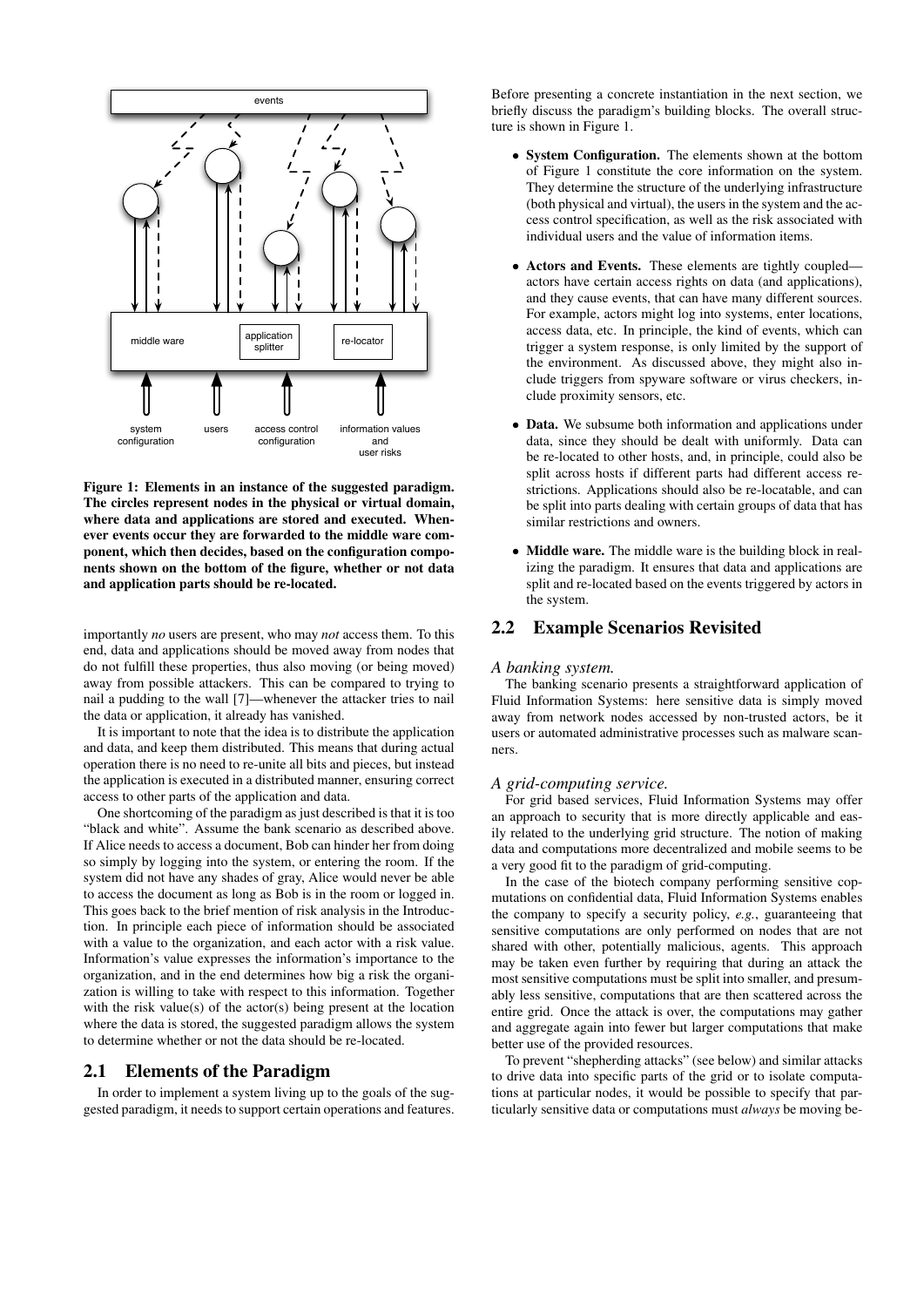tween randomly chosen nodes. This would make it very hard for an attacker to locate and attack individual computations.

# 3. AN INSTANCE OF THE PARADIGM

In this section we present in more detail the constituents of an instance of the system suggested by the paradigm. It uses program partitioning as introduced by Myers *et al.* [27, 28] to realize the repartitioning and re-location of applications, and insider threat analyses as introduced by Probst *et al.* [21, 19] to identify which locations can be reached by which user. It should be noted that all computations of reachability and partitions can be performed off-line, thereby reducing the run-time overhead. At run-time, the middle ware is only concerned with catching events, and uses these events to re-locate data and applications. The description in this section is closely based on the techniques presented in [21] and [23].

### 3.1 Program Partitioning

Information-flow policies have been used for specifying confidentiality and integrity requirements. Their success is mostly based on the ability to specify how information may be used in the system as opposed to which principals may access or modify the data. Security-typed languages [14, 22] have been used to implement these policies in programming languages. By annotating data in programs, the programmer explicitly specifies how the flow of information allowed by the language semantics should be constrained. The benefit of these explicit annotations is that programs that violate the restrictions will be rejected either during compilation or during execution. Thus, the program itself does not have to be trusted—instead, only the reused components (compiler and run-time system) must be trusted.

Secure Program Partitioning [27, 28] is a language-based technique for distributing confidential data and computation across a distributed system of mutually untrusted hosts. The program to be distributed is annotated with security types that constrain permissible information flow as described above. The resulting confidentiality and integrity policies are used to guide the partitioning of application and data across the network. The resulting communicating sub-programs not only implement the original program, but at the same time satisfy all security requirements of principals, including trust relations to other principals as well as hosts. The results reported in [27, 28] with respect to the performance of the distributed code suggest that this is a feasible way to obtain secure distributed computation.

The main drawback in Secure Program Partitioning (SPP) is that the framework contains two static components—the *trust relation* and the *hosts in the network*. While a static trust relation is necessary to ensure system integrity, the second restriction not only seems to be superfluous, but also hinders the system from moving data or computations to newly available hosts that might allow a better fulfillment of a principal's requirements. Thus, by allowing the partitioning to be adjusted after a host joins or leaves the network, the overall trust of the principals in the partitioning—and thus in the security of the distributed system—can be increased.

In an ideal world, hosts should not store any references to items that have been moved to another host after data and computations have been redistributed in the enhanced network. The recently introduced mechanism of Erasure Policies [6] allows one to design systems where programmers annotate their data with policies that describe exactly this kind of behavior. Erasure Policies state explicit erasure and declassification requirements.

While [11] and [23] are based on dynamically changing networks and sets of principals, in realizing the paradigm we turn the tables—in an information system we know statically which nodes

are available, and who operates them, and we know statically which actors or access rights are assigned in the system. The exception to this are nodes that are mobile such as laptops, or nodes that are only available intermittently.

The benefit of SPP is that participants do not need to fully trust each others' hosts to enable the distributed execution of a program dealing with their data. As Figure 2 depicts, in the original framework introduced by Myers *et al.* in [27], the compiler receives two inputs: the program source code, which uses a security-typed language, and the trust declarations of all participants. These declarations state each principal's trust in hosts and other principals. They are used to guide the compilation and splitting of the security-typed program into sub-programs that are executed on (some of) the hosts in the network. By communicating, these sub-programs perform the same computation as the original program, however, the splitter ensures that all trust and security policies are fulfilled. As stated by Myers *et al.* [27], the splitter ensures that if a host  $h$  is subverted, only the confidentiality or integrity of data owned by principals that trust  $h$  is threatened.

The main component in the programming model used in SPP is the *principal*, who can express confidentiality or integrity concerns with respect to data. Principals can be named in informationflow policies and also define the authority possessed by the program being executed. Security labels [15] express confidentiality policies on data. A label  $l_1 = \{o : r_1, r_2, \cdots, r_n\}$  means that data labeled with  $l_1$  is owned by a principal  $o$  and that  $o$  permits readers  $r_1, \dots, r_n$  (and o) to read the data. Data can also have multiple owners, each expressing its concerns with respect to the data. E.g.,  $l_2 = \{o_1 : r_1, r_2; o_2 : r_2, r_3; \}$  expresses that owner  $o_1$  allows readers  $r_1$  and  $r_2$  to read data labeled with  $l_2$ , and owner  $o_2$  does so for readers  $r_2$  and  $r_3$ . Of course each annotation must be obeyed by the system, that is only  $r_2$  will be allowed to access data labeled with  $l_2$ . Additionally, labels may specify integrity.  $l_3 = \{ ? : p_1, \cdots, p_n \}$  specifies which principals trust the data labeled with  $l_3$ .

#### *3.1.1 Application to the Paradigm*

In the scenario targeted by the paradigm suggested here, we face a different situation. We know precisely which nodes are available in the network, namely which hosts are trusted to store data and/or execute code. This is an important distinction to the general setting described above, since it allows one to make much stronger assumptions as to where to put data and code. Furthermore, since all this information is known beforehand and statically, the partitionings described above can be pre-computed for all or at least many possible scenarios as to which user might be at which location (or execute a program at which location).

For obvious reasons, the number of partitionings to compute can easily become intractable, due to large numbers of principals, hosts,



Figure 2: Structure of the Secure Program Partitioning Framework.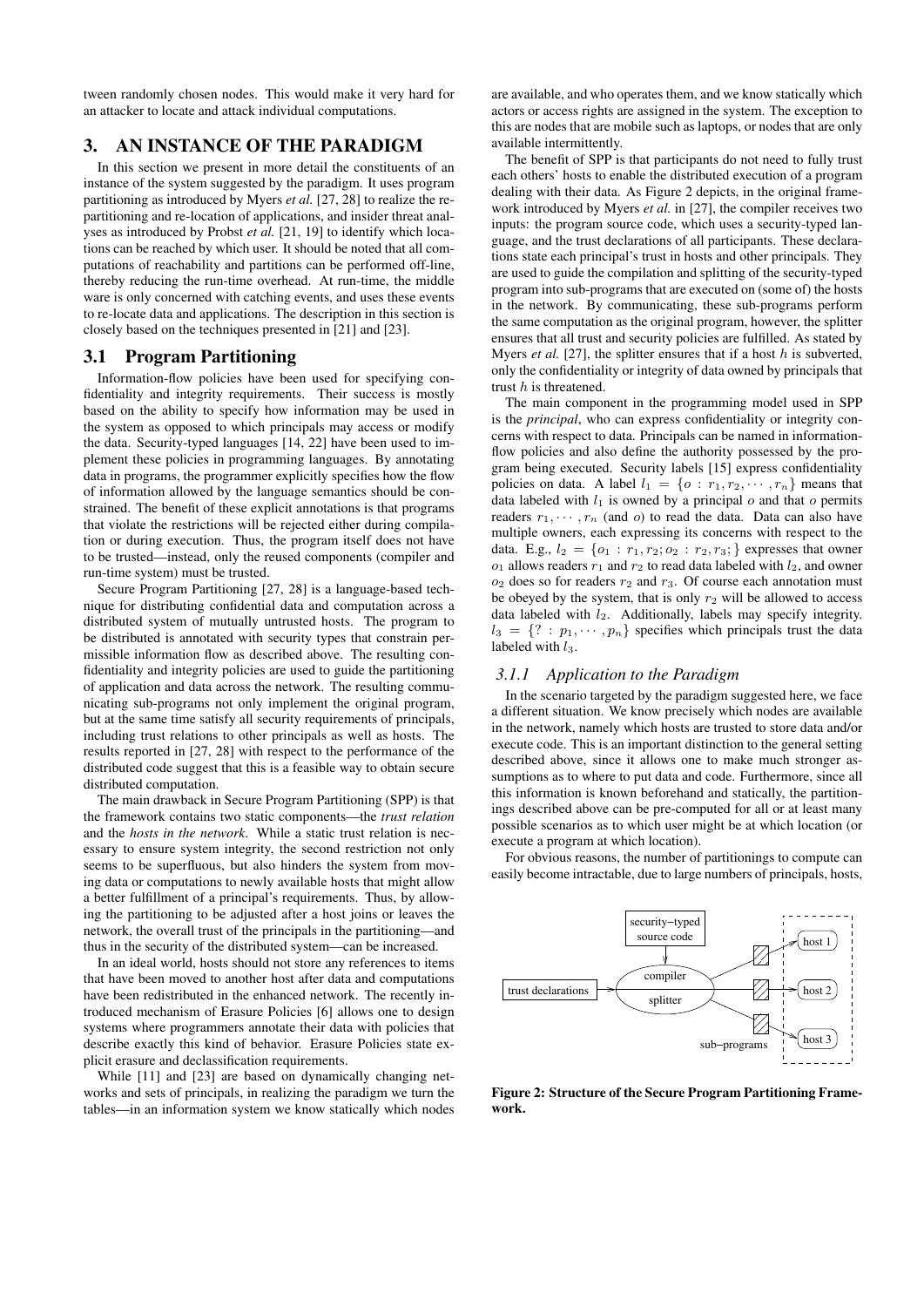and data in any information system of reasonable size. In order to actually make realizations of the suggested paradigm feasible, we suggest combining program partitioning with a static-analysis technique such as the technique suggested in [21] that effectively allows the system to pre-compute which actor can access which locations and which data in a network.

## 3.2 Threat Analysis

In previous work [21, 19, 20] we have developed a static-analysis technique based on a formal model of a system. This technique allows us to analyze the system model for potential insider threats [3]. Most often the primary measure taken to protect against insider attacks is still *a posteriori* auditing of log files when an insider incident has been detected [4].

In instantiating the paradigm, we are in a situation where we have a model of the system as described above, and have the configuration of access control available. This enables application of techniques such as the ones described in [20, 21], where a static analysis is used to pre-determine which actors might reach which locations, and which data might be accessed. Together with the system's access control configuration, this analysis can be used to determine when data and code must be re-located to which other nodes. Our previous analyses [20, 21] are based on a model that allows one to define a notion of insider attacks, and thereby to study systems and analyze the potential consequences of such an attack. Formal modeling and analysis is increasingly important in a modern computing environment with widely distributed systems, computing grids, and service-oriented architectures, where the line between insider and outsider is more blurred than ever—which is especially true for the kind of information systems targeted by the suggested paradigm.

The formal model [19] also suggested for this work has two parts: an abstract high-level system model based on graphs, and a process calculus, called *acKlaim*, providing formal semantics for the abstract model. As the name suggests, the acKlaim calculus belongs to the Klaim family of process calculi [16] that are all designed around the tuple-space paradigm, making them ideally suited for modeling distributed systems like the interact/cooperate and service-oriented architectures. Specifically, acKlaim is an extension of the  $\mu$ Klaim calculus with access-control primitives. In addition to this formal model we also show how techniques from static program analysis can be applied to automatically compute a sound estimate, i.e., an over-approximation, of the potential consequences of an insider attack. This result has two immediate applications—on the one hand it can be used in designing access controls and assigning security clearances in such a way as to minimize the damage an insider can do. On the other hand, it can direct the auditing process after an attack has occurred, by identifying *before* the incident which events should be monitored. This flexibility is exactly what makes it so suitable for the application suggested here.

An important property of the suggested model is that it enables the formalization of many *soft aspects* of the system. The degree of abstraction in the system model is sufficiently high to allow easy modeling of real-world systems, yet low enough that technical details relevant to security can also be modeled with relative ease. The acKlaim process calculus is used to formalize the semantics of the system model itself and can be used to formally reason about properties of the system. The system model is based on a system consisting of locations and actors. While locations are static, actors can move around in the system. To support these movements, locations can be connected by directed edges, which define freedoms of movements of actors.

#### *3.2.1 Application to the Paradigm*

As described above, the analysis just described is ideally suited to be applied in the setting of the suggested paradigm. It effectively allows one to model the information system, and thus forms the basis for limiting the number of potential partitionings to be computed by the program partitioning framework.

At the same time, the result of the analysis can be used to identify shortcomings in the overall system setup. Obviously, one of the prerequisites for realizing the paradigm is the ability to sense the arrival, presence, and departure of an actor at a location, since this capability is essential for starting re-location of data and code, if necessary. This relates closely to, e.g., work on data tethers [2], which aim at enabling the automatic protection of data based on environmental circumstances.

## 3.3 Strengthening the Paradigm

The core of the suggested paradigm is to ensure that data and code are not accessible at a node if they could be accessed by an actor who is present at that node (or can access it) but should not have access to this very data or code. To make the paradigm acceptable, a proof of this denial of success seems to be necessary—and is exactly what can be achieved by means of techniques such as the recently introduced mechanism of Erasure Policies [6]. Erasure policies allow to design systems where programmers annotate their data with policies that describe exactly this kind of behavior. Erasure Policies state explicit erasure and declassification requirements, and formal methods can then prove that these annotations are actually obeyed. Applying Erasure Policies means that one can formally prove, once and for all, that a framework is strong enough to uphold the paradigm, for example, by erasing all code and data from, e.g., a node's memory whenever the code and data have been repartitioned to another node.

As mentioned above, data tethers [2] can be used to further strengthen the suggested paradigm, by increasing the possible interactions between the system and its environment. Examples might include disallowing certain documents to be stored on the same host at the same time. Data tethers would also allow to realize policies at a higher level, such as, e.g., the four-eyes principle, where data may only be accessed by two authorized persons simultaneously. In the setting of the paradigm this would mean that once the first actor enters a location, the framework ensures that the data to be accessed is partitioned to another host. Once a second actor enters the location, and if and only if this actor has sufficient rights to allow access to the document, the data is scheduled back to the location. Note that data tethers can be realized by many different means, e.g., logging mechanisms.

Another approach for strengthening the paradigm is to make data and code disappear in situations that would be considered especially dangerous. This could be combined with approaches such as [12], which aims at securing critical data in hard-to-attack regions of a system until it is safe to make the data available more freely again. Clearly, also this extension would benefit from data tethers to allow more fine-grained sensing of both the beginning of a dangerous situation as well as its dissolving.

## 3.4 Weakening the Paradigm

One of the strengths of the paradigm described above is its ability to reason about the underlying system at a very detailed level. This ability allows one to model and capture even smallest nuances of the critical aspects of the system under consideration, but at the same time can result in an overwhelming number of little details.

While this is a typical risk with static analysis techniques, they also provide a solution—the selection of more coarse-grained ab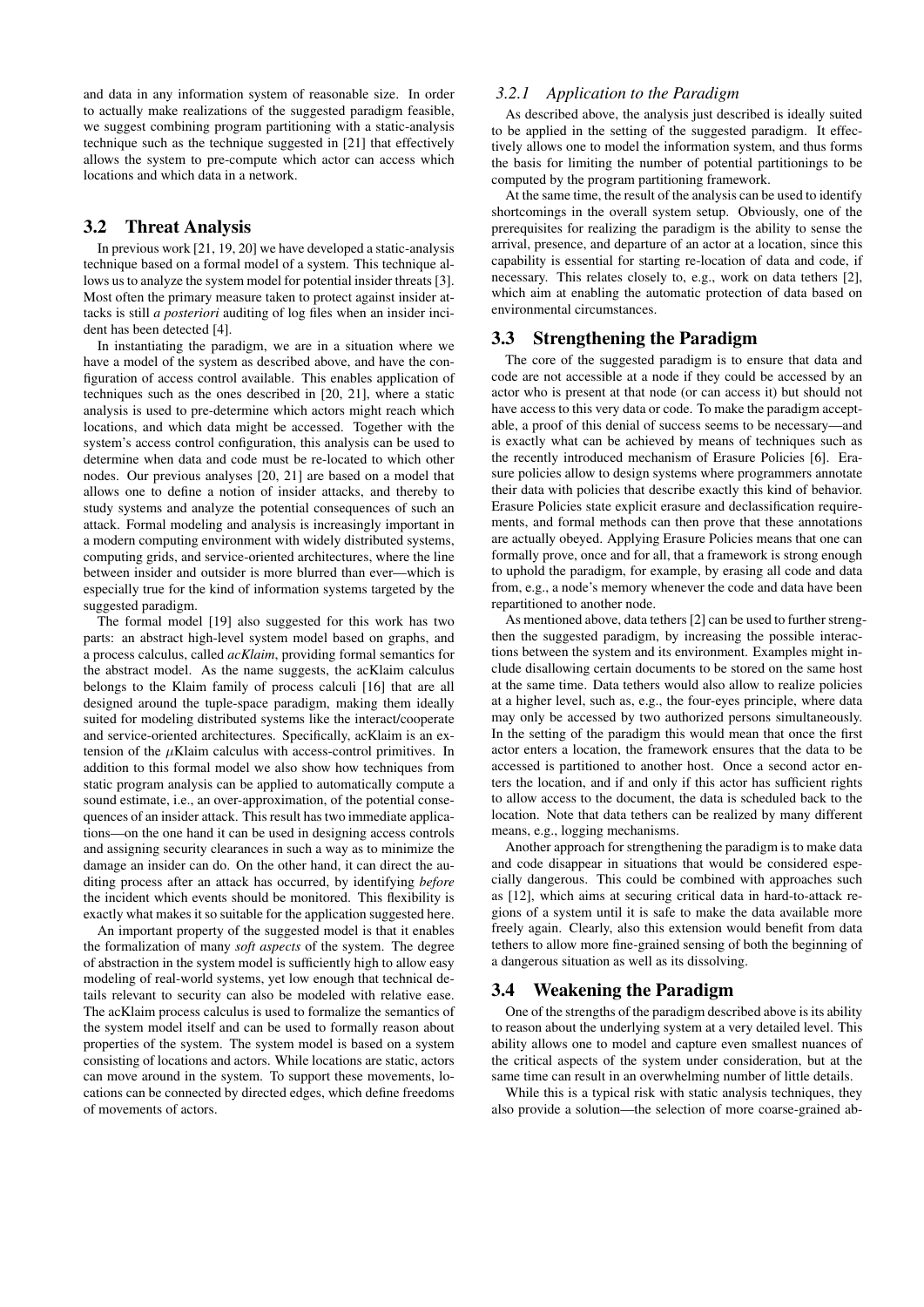stractions that allow to treat bigger systems in less time. Once the (less precise) result has been obtained, interesting system parts can be chosen to be re-analyzed with a more fine-grained abstraction. Now, since the sub-system in question is smaller than the whole system, the analysis time will be shortened.

## 3.5 Enforcing Paradigm Success

Beyond the requirements discussed above, there is one major obstacle to overcome, which is the challenge of enforcing the paradigm's success. Often, new approaches are challenged to argue for how they can ensure to be able to operate under attack. For obvious reason, this would be an important feature of a new paradigm or technology. On the other hand, the authors think that this property might be highly overrated, since also for existing technologies it often is unclear as to how they ensure such a property. If, for example, the cable to the red phone is disconnected, then it will be hard to argue that this is a failure per se of the idea of the red phone [26].

For this reason we believe that the only really important condition for the presented paradigm's success (as well as the success of other approaches) is that the infrastructure described above is in place and operational. While many direct threats to the system itself will not be preventable, we think that the benefits gained outweigh this. Even more importantly this property is very similar to that of real systems as described above, so at least it does not represent a worsening of the status quo. In the next section we briefly discuss some of these issues.

## 4. SECURITY ISSUES

In this section we discuss briefly some of the risks faced in a system implementing the suggested paradigm.

#### *Trapping data.*

An important question is how to prevent data from being "trapped", or access being denied by a not-authorized user being present in a location (physically or being logged in) where an authorized user wants to access the information. As discussed above, this can easily happen in a "black and white" instantiation of the paradigm, which can not distinguish between different levels of risk posed by users, or value of information. Therefore, in principle, each piece of information should be associated with a value to the organization, and each actor with a risk value. Information's value expresses the information's importance to the organization, and in the end determines how big a risk the organization is willing to take with respect to this information. Together with the risk value(s) of the actor(s) being present at the location where the data is stored, the suggested paradigm allows the system to determine whether or not the data should be re-located.

Beyond this, users should also be associated with the trust the organization has into them. If a user is very trustworthy it may very well be acceptable that he accesses data even though nontrustworthy actors are present and potentially could access the data.

#### *Shepherding Attack.*

With this new paradigm also come new attack strategies. One strategy in particular must be dealt with by any instance of the paradigm, what we call the "Shepherding Attack". The Shepherding Attack is an attempt at driving data into "dead ends", i.e., places where data is of little or no use or maybe not even accessible to legitimate users of a given system resulting in a denial-of-service attack. Alternatively an attacker may try and drive data into locations that are controlled by the attacker or at least more susceptible to other means of attack.

Preventing shepherding attacks in practice depends on a number of things including the specific nature of the data to be protected, what the data has to be protected against, and the underlying network. For some applications, e.g., the banking example described in the introduction, it would make sense for sensitive data to be moved into a highly secure storage node whenever a non-trusted user is logged into the system. In contrast, in the grid example also discussed earlier, it might be better to split a computation into several smaller computations, and possibly replicate some of them, and then distribute the smaller computations even further in the grid thereby making it harder to prevent the overall computation to finish. As these examples show, the security requirements and strategies imposed by different instances of Fluid Information Systems can vary greatly. Therefore every specific instance of a Fluid Information System must also include a security policy, based on rigorous threat analysis and risk assessment, that specifies how the system should act in during an attack, e.g., a Shepherding Attack.

#### *Threat Model and Events.*

The threat model clearly depends on the scenario where the paradigm is being applied, and on the general risk assessment of the organization applying it. Depending on this assessment, the risks to consider can for example, when considering accessibility of the local infrastructure, range from purely local threats to remote threats; when considering the execution environment they may include threats due to data made available on the cloud. The important point is that there is no universal threat model built-into the paradigm, but that the paradigm can be adapted to the current situation.

The same is true for the types of events to deal with, which could range from simple access-control or IDS events to major disaster alerts such as terrorist attacks.

In both cases the paradigm can be used to realize a flexible response, meaning that for events and threats classified as being "ordinary" the application and data are re-distributed as described above; this can be imagined to be the unauthorized user entering a room or logging into a work station. In the case of an extraordinary event or threat, the application might react completely different, for example moving data and applications to a safe area, which subsequently is disconnected from the network.

#### *The Cloud.*

With respect to the suggested paradigm, cloud computing or "the cloud" can play different roles. It could be the obvious target place for moving (parts of) applications and data, potentially making it available to a wide selection of nodes in the organization's network. This would significantly ease the burden on the splitter and the mover. On the other hand, the cloud also complicates ensuring the paradigm's success, since the ability to observe actions of actors on remote machines relies on the cloud's operator. Similarly whether observed actions can be trusted or not relates to the trust into the cloud's operator. Therefore, the overall contribution of a cloud-computing environment depends on the specific system setup.

#### *Availability.*

A clear issue is that of availability of data. While in the "original" system, data would be stored at a single host, it now may be distributed over a large number of machines. This makes it much more likely that part of the data can be accessed be an adversary, and it makes it much harder to protect all machines that store parts of the application and data.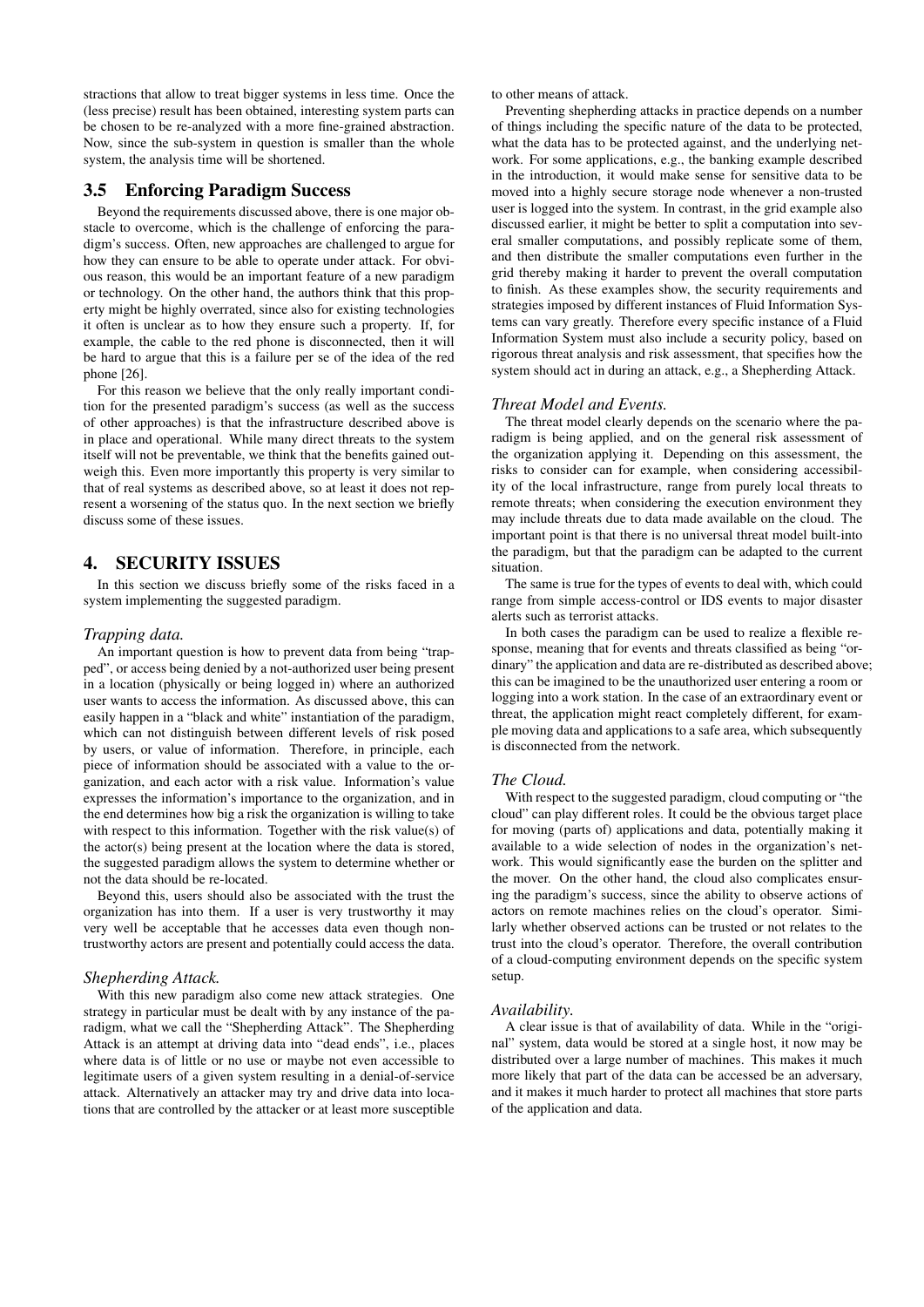Clearly there exist two attacks of major concern; obtaining a complete data item or making a data item unusable by destroying one or more parts of it. The former attack is obviously becoming less and less likely the more hosts the data is distributed across. The latter can be countered by using data redundancy approaches when performing the splitting.

When comparing a system implementing the paradigm to a system *not* implementing it, it should be noted that the chance of an attacker to either obtain the complete data item or make it unusable is significantly lower in the paradigm system because of the distribution of data. This could enable system operators to give protection guarantees for data and applications.

## 5. SETUP AND ADMINISTRATION

While there are often numerous challenges to overcome when implementing new security technology, not least when this represents a change in paradigm, two areas seem to be of special concern to a successful implementation:

- Movement of data. The paradigm by nature relies heavily on being able to move substantial amounts of data between network locations, in order to keep the data secure. Under certain circumstances it may not be possible to actually move all the sensitive data in time, e.g., if all network connections are down or because the amount of data simply is too big.
- Administration. Clearly, administering a system where data may not be where the administrators expects it to be, or indeed where data may be moved without notice, may present even experienced system administrators with an interesting challenge.

#### *Data.*

One implementation strategy for overcoming the problem of data movement is to encrypt, partition, and replicate all data that is to be protected. This may help solve the data movement problem in several ways: by requiring that all data must be encrypted it is now possible to "move" data simply by first moving the decryption key. In a more elaborate scheme data could be encrypted and forwarded to potential next locations; once the data needs to be moved initially only the key is moved, and the data and the previous location can then be deleted. While this poses new problems with respect to synchronization, this is a fairly well understood problem in databases. Further, by partitioning and replicating data this scheme may also allow to move a relatively small partition rather than a full data set.

Another approach to deal with especially very large data sets is to make certain parts of the system immobile. Consequently they will always be scheduled to the same node, and will thus not be moved around.

#### *Administration.*

Solving the problem of administration may require a more radical approach, e.g., a "friendly" worm designed to perform administrative tasks. On the other hand, since the replication, partitioning, encryption and moving of data would be handled by some middle ware, this could also be used to keep an up-to-date abstract view of the system—this would not be location centric, but data centric, consequently not showing which hosts store which data, but which data is located at which hosts, in which status. The middle ware could also be used to keep a log of events that caused the system to take a certain action.

## *Technical Issues.*

The example instantiation for our paradigm already discusses some possible elements in a realization of the paradigm. To extend this example one could consider using hypervisor techniques such as those implemented in the Xen architecture [1]. Virtualization could thus be used to separate parts of applications and data even if they are distributed to the same machine, using operating system mechanisms for ensuring protection.

## 6. RELATED WORK

In [24] an early example of using mobility specifically to counter an attack is described. Here a light-weight process migration is proposed as an end-to-end solution to Denial-of-Service attacks. The process under attack is moved within a specified overlay network.

Other directly related work has been covered in the sections above. Additionally, one can look at research in the area of modeling and analysis of systems, such as [5, 10, 8, 18, 25]. It should be noted that, in principle, each of these techniques could be used to replace the second component of the suggested realization of our paradigm.

Finally, an important related area is that of *self-healing* systems in which autonomy and adaptability is essential. See [13] for a critical overview of the state-of-the-art in self-healing systems with a special focus on security.

# 7. CONCLUSION AND FUTURE WORK

At the very core of businesses and society, information systems pervade our daily life. They are essential at all levels of actions, from meaningless "surfing" to decisions that potentially can influence the well-being of companies, economies, or even whole populations. In these information systems an entity's data is accessible from almost everywhere, often without the need of physical presence in the entity's perimeter.

This risk that data might be accessible without proper legitimation, has led to a wide range of access control mechanisms, which are supposed to restrict access to data.

In this work we propose a new security paradigm that aims at using the network's flexibility to move data and applications away from potential attackers:

Instead of simply protecting data and applications by firewalls, encryption, and access control, we need a paradigm-shift towards systems that protect data and applications from direct access by unauthorized users.

We also present a possible realization of the proposed paradigm, based on recent advances in language-based security and analysis, where data and applications are partitioned ahead-of-time and can be moved automatically based on activity both in the network as well as the real world.

We believe that this kind of protection is urgently needed as a kind of overlay on top of the always-on networks we are dealing with today, where it becomes increasingly difficult to determine who has access to a location where sensitive data is being stored, thereby posing a risk for that data.

The suggested paradigm combines well-established techniques and new approaches from many different areas, such as program partitioning [15, 11, 23], static analysis [21], erasure policies [6], data tethers [2], and other security mechanisms such as [12].

As argued above, the mechanisms suggested can easily be incorporated in more high-level policies such as the four-eyes principle, and other policies can certainly be added, possibly requiring addition of resources for sensing the environment.